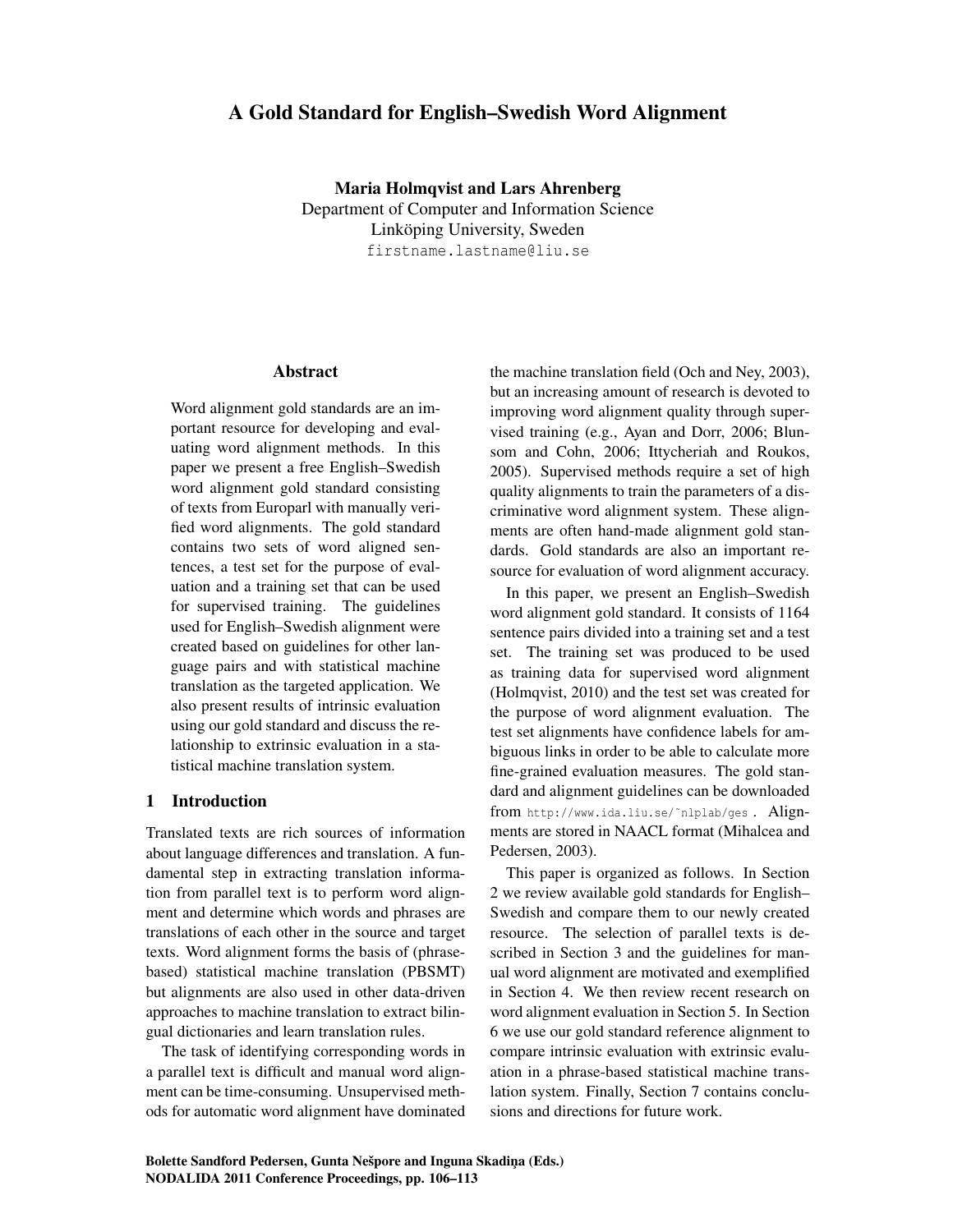# 2 Related work

Gold standards consisting of parallel text with manually annotated word alignments exist for several language pairs including English–French (Och and Ney, 2003), Dutch–English (Macken, 2010) and English–Spanish (Lambert et al., 2005).

For some language pairs, parallel resources have been developed in the form of parallel treebanks. Parallel treebanks consist of parallel syntactic trees that have manual alignments between corresponding words and phrases as well as between subtrees. The added effort of verifying syntactic structure and aligning subtrees makes treebanks even more labor-intensive to produce than alignment gold standards. However, word alignments from large parallel treebanks such as the English-Arabic treebank from LDC are also used to train and evaluate word alignment systems, (e.g., Gao et al., 2010).

Currently, available resources for English– Swedish word alignment include two parallel treebanks, Smultron (Volk et al., 2009) and LinES (Ahrenberg, 2007). Smultron is a multi-lingual treebank consisting of 1500 sentences from three domains with subsentential alignments. The Smultron alignment guidelines are similar to our test data guidelines where two types of links are used, one for regular links and one for more fuzzy correspondences. LinES is an English–Swedish treebank containing 2400 sentences from four subcorpora. This treebank was primarily designed to investigate and measure the occurrence of translation shifts and the word alignments in LinES are sparse. Furthermore, LinES is not an open resource, but it can be queried through a web interface. Another resource of free parallel English– Swedish data is OPUS, an open source collection of multilingual parallel data with automatic sentence and word alignments (Tiedemann, 2009).

Our gold standard is a freely available resource designed for the purpose of improving word alignment for statistical machine translation. First of all, it has the advantage that it contains over 1000 sentences with full-text word alignments from a single domain. The Europarl domain was chosen since it is an open source corpus that is large enough for training an English–Swedish SMT system. By building translation systems from different alignments we can measure the impact of the alignment on translation quality and compare it to intrinsic measures of word alignment accuracy.

Furthermore, the alignment guidelines used for our gold standard work is based on a similar effort by Lambert et al. (2005) to produce a gold standard for English–Spanish word alignment for machine translation. Especially the test data in the gold-standard was created based on their findings on how to build reference alignments that will strengthen the correlation between word alignment accuracy and translation quality.

# 3 Text Selection

The parallel texts in the gold standard were taken from the English–Swedish part of the Europarl<sup>1</sup> corpus (Koehn, 2005) with texts collected between the years 1997-2003. The texts from the 4th quarter of 2000 were not included in our corpus since these texts are commonly used as test sets for machine translation evaluation.

The corpus was sentence aligned (Gale and Church, 1991) and sentences longer than 40 words were removed. This step removed 20% of the sentence pairs resulting in a parallel corpus with 704852 parallel segments and about 1,5 million words per language.

A random sample of 1200 sentence pairs from the first 20 000 sentences was divided into a training set of 1000 sentence pairs and a test set of 200 sentence pairs. About 3% of the sentence pairs were removed from the data because their sentence alignment was incorrect. Table 1 shows the final size and characteristics of the training and test corpora in terms of sentences, word tokens and word types.

|              |      | English               |      | Swedish |              |  |
|--------------|------|-----------------------|------|---------|--------------|--|
| Corpus       | Size | <b>Types</b><br>Words |      | Words   | <b>Types</b> |  |
| Training     | 972  | 20340                 | 3374 | 18343   | 4181         |  |
| Test         | 192  | 4263                  | 1332 | 3837    | 1395         |  |
| <b>Total</b> | 1164 | 24603                 | 4706 | 22180   | 5576         |  |

Table 1: Corpus statistics for training and test data.

# 4 Manual Word Alignment

This section describes the manual word alignment process and presents guidelines for English– Swedish word alignment. Section 4.1 presents a range of factors that must be considered before settling on a set of word alignment guidelines and Section 4.2 and 4.3 presents the guiding principles for alignment of test and training data respectively.

<sup>1</sup>Europarl v. 2.0, http://www.statmt.org/europarl/archives.html.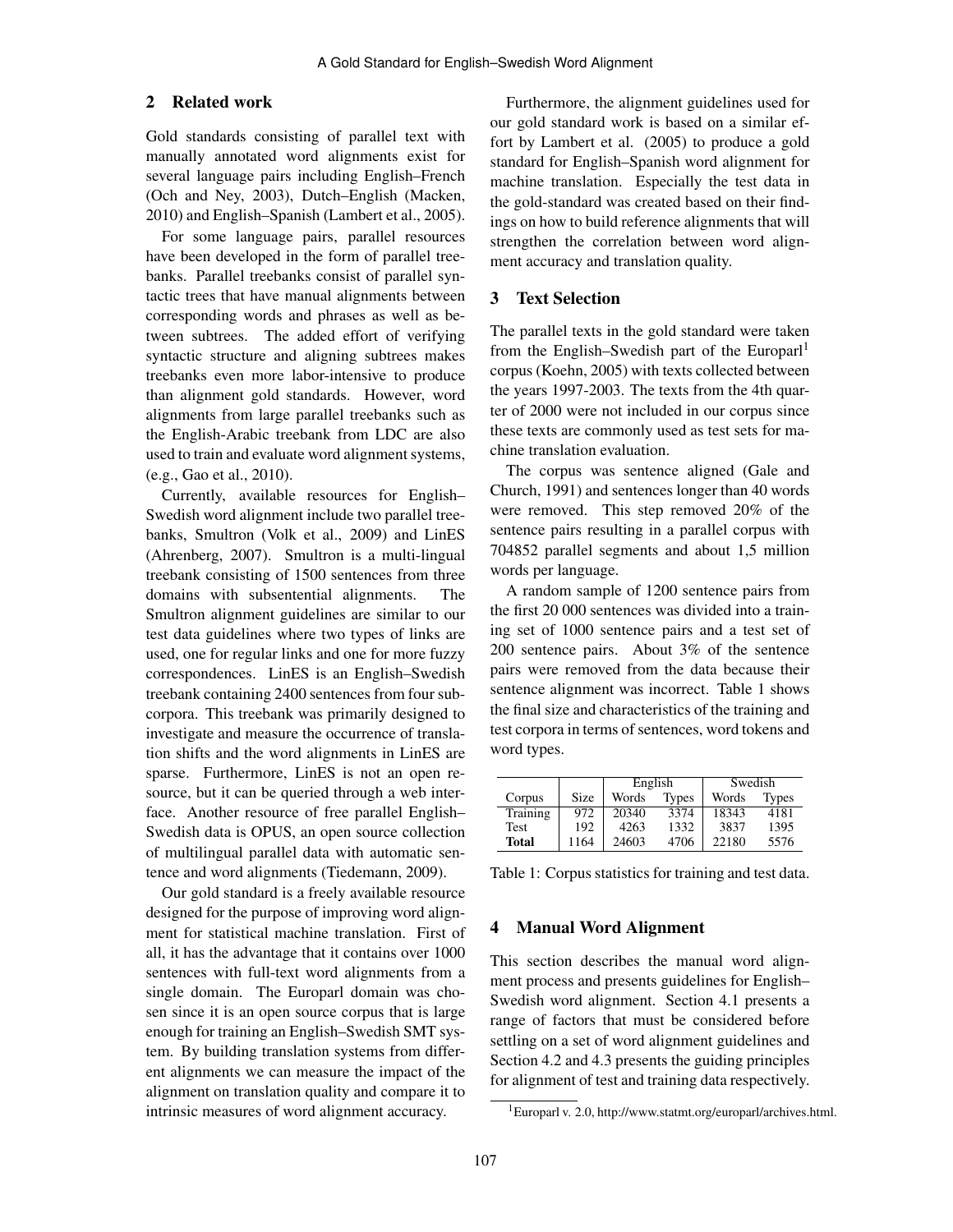

Figure 1: Example of word alignment guidelines. Lines represent Sure links, dashed lines represent Possible links and strikethrough represents null links.

#### 4.1 Alignment Guidelines

Word alignment is an ambiguous task for human annotators as there can be several plausible options for linking words in a given sentence pair. In order to produce a gold standard alignment that is consistent and yet fair to different alignment strategies, it is common to let several human annotators perform the alignment task independently based on a set of guidelines that explains the alignment strategy. A strategy for word alignment must contain decisions on many levels, including:

Size of alignment units. Alignments can be more or less oriented to lexical items instead of larger segments such as phrases. Phrase alignments are usually created by linking each word in the source phrase to each word in the target phrase.

Alignment purpose and coverage. The final purpose of the alignment will influence alignment strategy and affect the need for coverage. For example, some applications only require alignment of a pre-determined set of words (translation spotting) instead of full-text alignment (Véronis, 2000).

Confidence labels. A label can be attached to each word link to distinguish between *sure* and *possible* links.

Criteria for correspondence. Criteria for translation correspondence can be biased in favor of semantic or structural correspondence.

Untranslated items. Some word alignment guidelines include a special link type for untranslated words, a null link, while others let these words be unaligned.

We will illustrate different alignment strategies with the relatively simple sentence *He gave me the book – Han gav boken till mig* which has been aligned using three different guidelines: Blinker (Melamed, 1998), LinES (Ahrenberg, 2007) and the guidelines of Lambert et al. (2005) (henceforth referred to as EPPS).

The Blinker guidelines in Figure 1(a) aim to

align as small segments as possible including as many words as necessary to achieve semantic correspondence. Blinker allows two types of links, regular links and null-links.

The same link types are used in the LinES guidelines in Figure 1(b) but in these guidelines one-to-one links are strongly preferred over manyto-many links and function words are null-linked if they lack a corresponding token in the other language.

The EPPS guidelines in Figure 1(c) incorporates both alignment strategies by labeling unambiguous correspondences as *sure* links while the function words without corresponding tokens are labeled as *possible* links. When sure and possible labels are used in an alignment reference, sure alignments should be more important than possible alignments during evaluation. The EPPS alignment would therefore be fair to systems that follow either Blinker or LinES alignment guidelines.

#### 4.2 Test Data Alignment

Word aligned test data is used as a reference when evaluating the quality of computed alignments. The guidelines for aligning English–Swedish reference data are based on the EPPS guidelines which are adapted to the task of producing fulltext reference word alignments for alignment evaluation and machine translation (Lambert et al., 2005).

The basic correspondence criterion for English– Swedish word alignment follows the definition in Lambert et al. (2005) that "the correspondence between two lexical units should involve on both sides as few words as possible but as many words as necessary, with the requirement that the linked words or groups bear the same meaning." Correspondences between multiword units are created by linking each word in the source segment to each word in the target segment. The EPPS guidelines adds a confidence label to each word link in the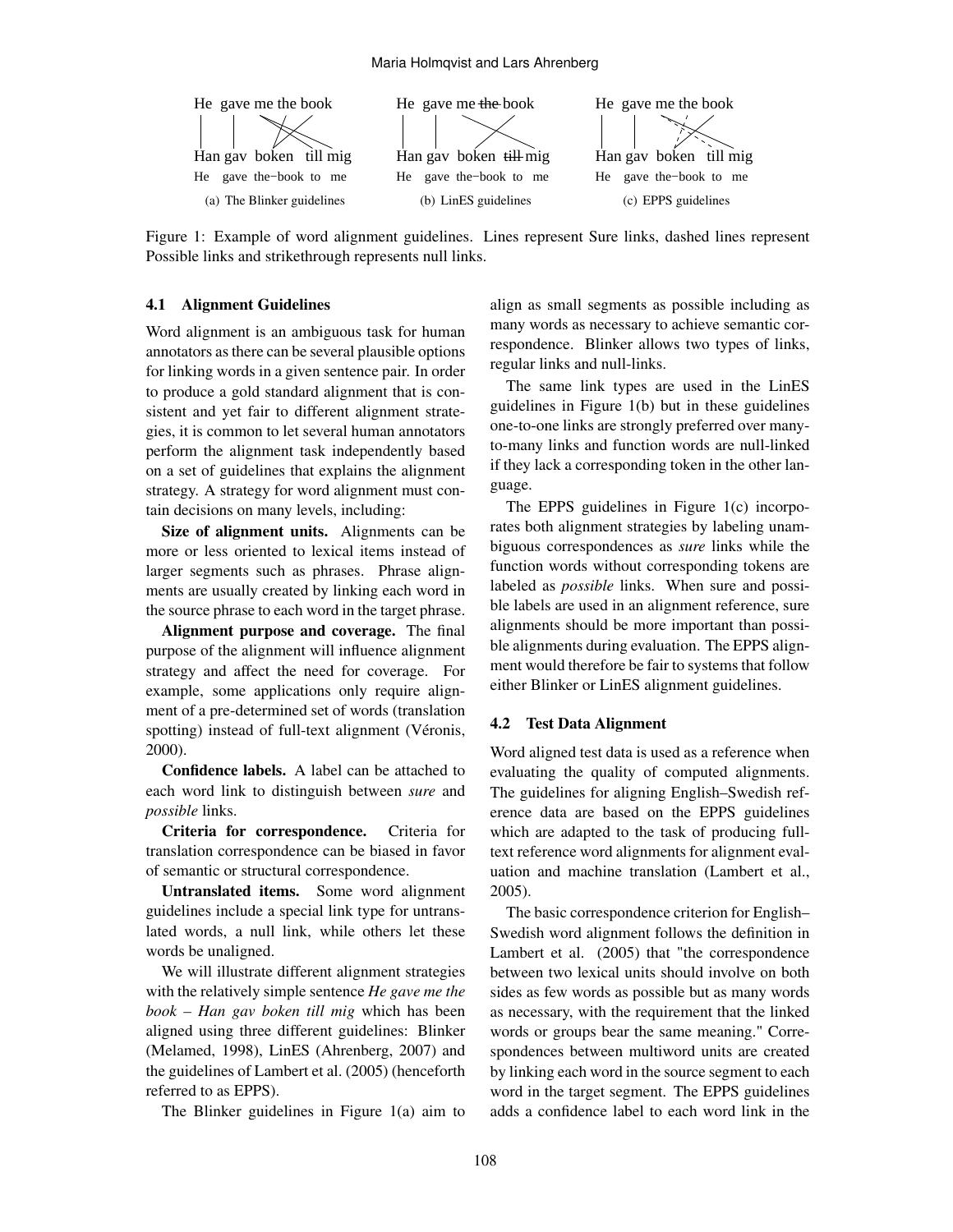reference where alignments labeled *sure* (S) are obligatory while alignments labeled *possible* (P) are acceptable alignments during evaluation. As shown in the previous section, confidence labels ensure that the reference alignment is reasonably fair to different alignment strategies.

The *alignment error rate* (AER) (Och and Ney, 2003) is a common evaluation measure for word alignment that takes the confidence label of the reference links into account when error rate is calculated (See section 5 for more details). Lambert et al. (2005) show that a large proportion of possible links in the reference will lead to an AER that favours high precision alignments. Since recall is just as, if not more, important than precision for statistical machine translation, the EPPS guidelines are designed to create reference alignments with a large proportion of sure links in order to increase the importance of alignment recall. Unlike the EPPS guidelines we also use explicit *null links* to mark words and phrases that have no translation in the other language.

The proper use of sure and possible links in our guidelines are illustrated by Figures 2 and 3. As a rule, two words or phrases correspond if they are semantically and structurally equivalent and alignments should be kept as fine-grained as possible. A word link is sure if the correspondence meets both semantic and syntactic criteria and possible if only one criterion is met, when a correspondence is uncertain or if a word has many alignment possibilities.

For example, Figure 2(a) contains a word-byword translation of the noun phrase *the red car* annotated with S links. The noun phrase in Figure 2(b), however, lacks a Swedish lexical item corresponding to the definite article *the*, and since the definiteness instead is expressed with a Swedish definite suffix, the article is linked to the noun with a P link. In short, function words should be S linked to corresponding function words if possible. However, in cases where the syntactic function is expressed by a content word, a P link should be used between the function and content words. In Figure 2(c), for example, *om* has an attributive function and is P-linked to the English attribute *threshold*.

P links can also be used when two content words correspond on a structural level but not on the semantic level such as the words *worst* and *större* (*Eng.* larger) in Figure 3. These words cor-

respond in the given sentence but they might not work well as translations of each other in another context.  $arcsations$  of cath office in another



Figure 2: Noun phrase alignments.



Figure 3: P-linked content words.

#### other in any other context. 4.2.1 Inter-annotator Agreement

Two annotators, the authors of this paper, were given the task of drawing links between corresponding words and to give at least one link to **Figure 4. Example of null-links**  tor, the null link was removed and the word link was labeled P in the reference. The final reference alignment contains a large proportion of sure links  $(73\% \text{ if not counting null-links})$ . The proportion of each link type is shown in Table 2.  $\mathbf{v}_1$ links according to the guidelines. All links from the label of a link, that link was labeled P in the reference. If a word was null-linked by one anall words in the sentence pair, using S, P and null both alignments were added to the final reference alignment. If annotators disagreed on a link or on notator and linked to a word by the other annotawas labeled P in the reference. The final reference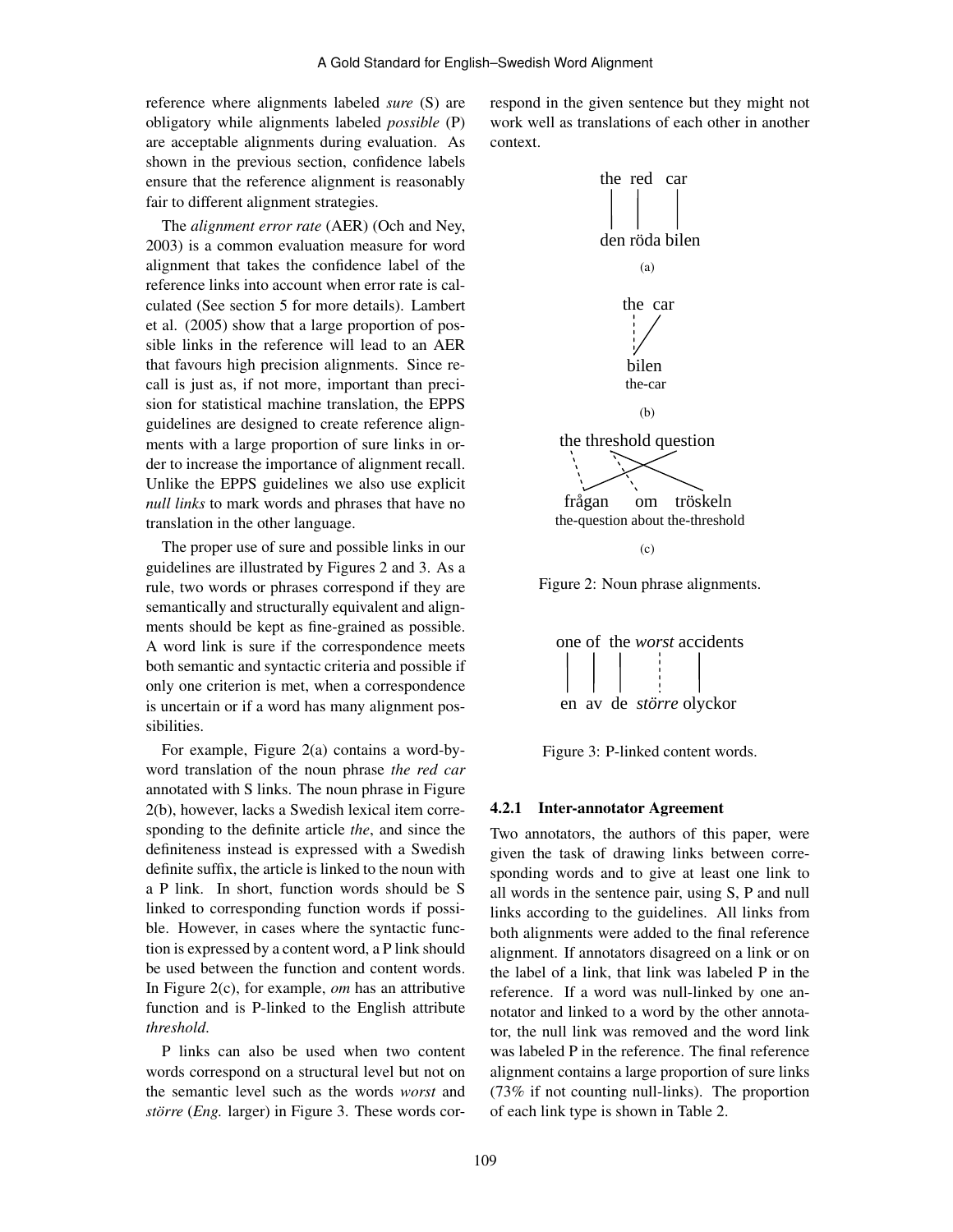The alignment consistency between the two annotators was relatively high. Inter-annotator agreement shown in Table 3 was calculated as  $AGR = 2 * I/(A1 + A2)$  where *A*1 and *A*2 is the sets of links created by the first and second annotator and *I* is the intersection of these sets. The agreement between A1 and A2 was 85.8% for labeled agreement and 91.3% for unlabeled agreement. Possible links were the link type on which annotators disagreed the most.

| Reference      | $\%S$ |           | %P %Null Links |       |
|----------------|-------|-----------|----------------|-------|
| A1             | 70.1  | -15.1     | 14.8           | 5527  |
| A <sub>2</sub> |       | 68.3 13.5 | 18.2           | -5086 |
| Final          |       | 63.6 23.5 | 12.9           | 5254  |

|  | Table 2: Alignment data. |  |
|--|--------------------------|--|
|--|--------------------------|--|

| Links             | $%$ Agreement |
|-------------------|---------------|
| s                 | 93.7          |
| р                 | 55.2          |
| n                 | 79.6          |
| s+p (unlabeled)   | 87.1 (93.7)   |
| s+p+n (unlabeled) | 85.8 (91.3)   |

Table 3: Inter-annotator agreement per link type.

| Ref           | Alignment F-score AER |       |      |
|---------------|-----------------------|-------|------|
| A2            | A1                    | 93.67 | 5.78 |
| $\mathbf{A}1$ | A2                    | 93.67 | 3.26 |
| Final         | $\mathbf{A}1$         | 98.58 | 0.00 |
| Final         | A2                    | 95.23 | 0.00 |

Table 4: Evaluation of each annotator.

We also evaluated each annotation with the final gold standard as reference (ignoring null-links). The result in Table 4 shows that these evaluations resulted in an alignment error rate of 0, which makes sense since both are perfectly valid human alignments. Table 4 also contains the result of evaluating each annotation with the other as reference which resulted in very low error rates.

### 4.3 Training Data Alignment

The training data guidelines were written to produce word alignments that cover as much of the text as possible while preserving the semantic and syntactic correspondence between aligned segments. The alignment followed the same principles as the test data alignment except that no confidence labels were used. A link is either a regular link or a null link. Words are the preferred unit of alignment and phrase alignments should be as small as possible. Training data alignment guidelines are similar to the Blinker guidelines although null links are used more often to avoid large phrase alignments. The training data was aligned by one annotator.

#### 4.4 Alignment Annotation Tools

The manual alignments were produced using two tools, I\*Link (Ahrenberg et al., 2003) and the Alpaco\_sp editor<sup>2</sup> (Lambert et al., 2005). I\*Link is a a tool for interactive word alignment that simplifies the manual alignment process by suggesting alignments which the user can choose to either accept or reject. The user can also override suggested alignments and add new ones. This method of alignment is relatively fast but I\*link can not distinguish between possible and sure links, and it does not allow alignment of discontinuous segments such as when the two parts of a particle verb *låser upp* (*Eng*. unlock) are separated by a pronoun as in *låser* du *upp* – you *unlock*.

The Alpaco\_sp alignment editor is a tool for manual word alignment with confidence labels. After aligning sure and continuous segments with I\*Link, annotators used Alpaco to refine the alignments by adding possible links and links for discontinuous segments where appropriate.

### 5 Word Alignment Evaluation

Word alignment quality is evaluated either intrinsically by comparing alignments to a reference alignment or extrinsically by measuring the impact of the alignments in an application. In intrinsic evaluation, standard measures of precision (1), recall (2) and F-measure (3) are calculated by comparing a set of computed alignments *A* to a set of gold standard alignments *G*.

$$
Precision(A, G) = \frac{|G \cap A|}{|A|} \tag{1}
$$

$$
Recall(A, G) = \frac{|G \cap A|}{|G|}
$$
 (2)

$$
F\text{-measure}(P,R) = \frac{2PR}{P+R} \tag{3}
$$

Different weights can be assigned to precision and recall when calculating F-score by varying

<sup>2</sup>http://gps-tsc.upc.es/veu/personal/lambert/scripts/alpaco\_sp.tgz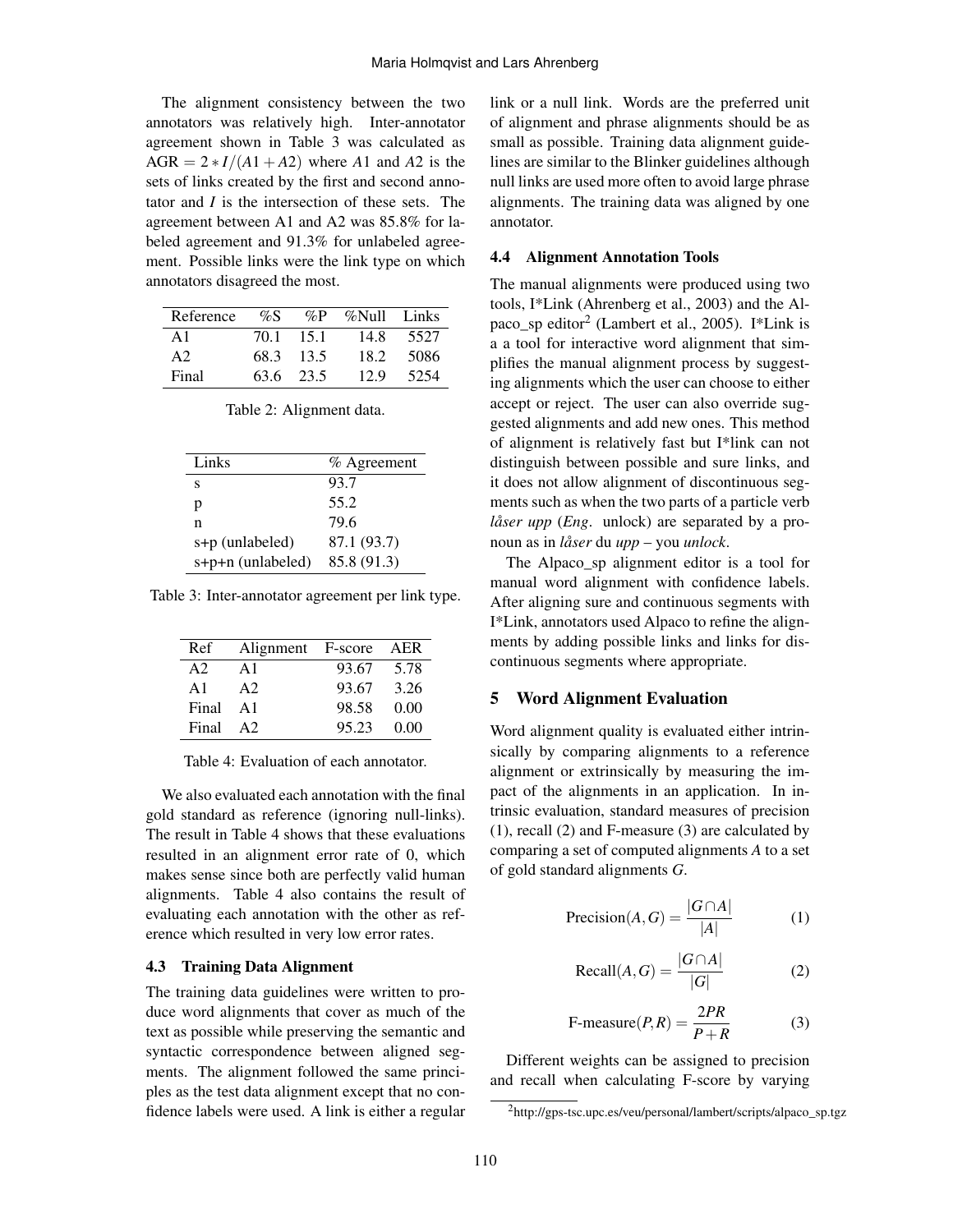$\alpha$  in the general formulation of the F-measure, shown in (4).

$$
\text{F-measure}(A, G, \alpha) = \frac{1}{\frac{\alpha}{Precision(A, G)} + \frac{(1 - \alpha)}{Recall(A, G)}}
$$
(4)

Setting  $\alpha = 0.5$  results in the standard balanced F-measure that gives equal weight to precision and recall. A lower α-constant will weight recall higher and a larger constant will favor high precision.

Alignment Error Rate (5) is a quality measure that uses the confidence labels in the gold standard (Och and Ney, 2003). It takes into account the fact that sure links (S) should be more important to get right than possible links (P) when calculating alignment accuracy. It is based on a different formulation of precision and recall, where recall errors only can be made if the computed alignment lacks a sure link (6) and precision errors only when a computed link is not even a possible link in the reference (7). Sure links are by definition also possible.

$$
AER(A, P, S) = 1 - \frac{|S \cap A| + |P \cap A|}{|S| + |A|}
$$
 (5)

$$
\text{Recall}(A, S) = \frac{|S \cap A|}{|S|} \tag{6}
$$

$$
Precision(A, P) = \frac{|P \cap A|}{|A|} \tag{7}
$$

#### 5.1 Word Alignment and SMT

Researchers in statistical MT want to improve word alignment in order to produce better translations. However, several studies have shown that improvements in terms of AER often fail to result in improved translation quality, (e.g., Ayan and Dorr, 2006; Fraser and Marcu, 2006). Translation quality can be measured in terms of the Bleu metric (Papineni et al., 2001). One reason for this lack of correlation between intrinsic and extrinsic evaluation measures is that AER favours highprecision alignments. Fraser and Marcu (2006) found that although precision is important for translation systems trained on small corpora, the importance of recall increases as the amount of data grows and alignment quality improves. In a standard PBSMT system, word alignments control which phrases are extracted as possible translations. A sparse, high-precision alignment is more ambiguous and phrase extraction heuristics will

extract more alternative phrase translations. Especially for systems trained on small corpora the many alternative translations in the phrase table seem to be beneficial to translation quality (Lambert et al., 2009).

The connection between word alignment and phrase extraction suggests that other alignment characteristics than alignment precision and recall might be important for extracting the right phrases. For instance, correctly aligned discontinuous phrases such as German particle verbs can prevent the extraction of useful phrases from embedded words and removing these (correct) links improved translation quality (Vilar et al., 2006).

A better correlation between intrinsic measures of alignment quality and translation quality have been found by having a large proportion of S links in the reference (Lambert et al., 2005) or by only having S links (Fraser and Marcu, 2006). In addition, Fraser and Marcu, achieved better correlation for Arabic–English and French–English when using the general F-measure weighed in favor of recall as the intrinsic measure instead of AER.

# 6 Experiments on English–Swedish Europarl

In this section we use our gold standard to compare intrinsic alignment quality measures with translation quality for PBSMT systems built on the English–Swedish Europarl corpus. Our aim is to investigate how well alignment quality metrics and translation quality correlate for this corpus and how variables such as corpus size and translation direction affect the correlation.

Our alignment and translation experiments were performed on two corpora of different size, a small corpus containing 100K sentence pairs and a large corpus of 700K sentence pairs. We used the Giza++ word alignment system (Och and Ney, 2003) to create four alignments for each corpus with varying precision and recall. The four alignments were produced using different heuristics to create a single alignment from the source-totarget and target-to-source alignments produced by Giza++. The alignment with highest precision takes the *intersection* (I) of links from the two alignments, the alignment with highest recall takes the *union* (U), and heuristics *grow-diag* (GD) and *grow-diag-final* (GDF) create alignments from the intersection and add links from the union to increase alignment recall.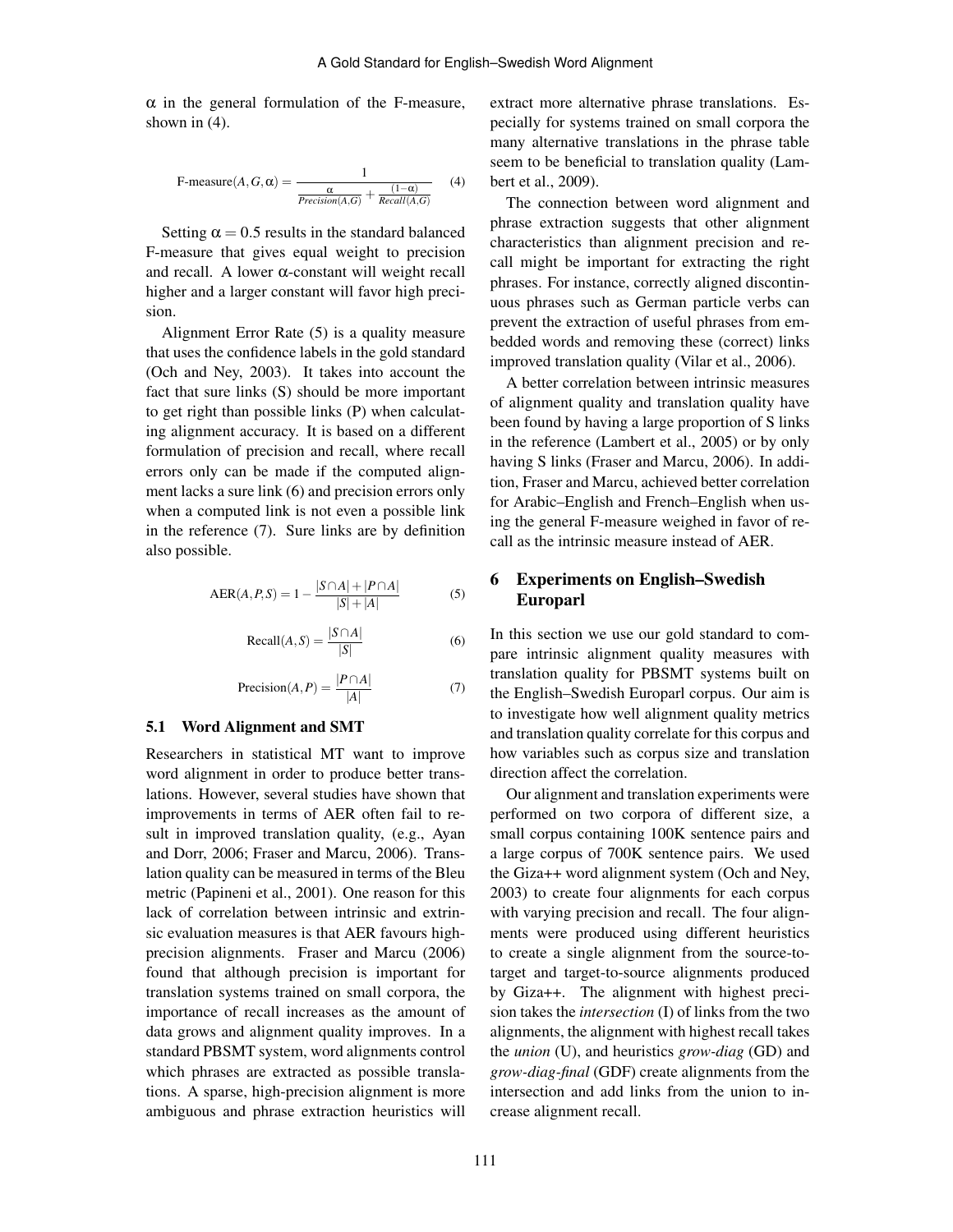#### Maria Holmqvist and Lars Ahrenberg

|            | small |              |  |  |                                                        | large |  |  |           |             |           |       |
|------------|-------|--------------|--|--|--------------------------------------------------------|-------|--|--|-----------|-------------|-----------|-------|
|            |       |              |  |  | $B$ leu $\%$                                           |       |  |  |           |             | $Bleu\%$  |       |
| Align      | P     | $\mathbb{R}$ |  |  | F AER en-sv sv-en P R                                  |       |  |  |           | F AER en-sv |           | sv-en |
|            |       |              |  |  | 95.6 56.4 71.0 16.3 22.9 28.3 96.5 60.8 74.6 12.9 23.7 |       |  |  |           |             |           | 30.0  |
| GD.        |       |              |  |  | 83.2 73.7 78.2 15.0 23.1 28.5 85.3 76.9 80.9 12.6 24.7 |       |  |  |           |             |           | 30.7  |
| <b>GDF</b> | 73.7  |              |  |  | 77.4 75.5 19.5 22.8 28.3 77.6 79.5 78.6 16.2 24.7      |       |  |  |           |             |           | 30.6  |
| U          | 69.9  |              |  |  | 78.4 73.9 21.7 22.4 27.9 75.0                          |       |  |  | 80.7 77.7 |             | 17.5 24.9 | 30.3  |

Figure 4: Intrinsic and extrinsic evaluation of Swedish–English word alignment.

Alignments were evaluated against the 192 sentences in the gold standard test set. To investigate the correlation between intrinsic quality measures and machine translation quality on our corpus, we built standard phrase-based SMT systems using Moses (Koehn et al., 2007), one for each alignment and translation direction, resulting in eight systems for each corpus size.

System parameters were tuned using a development set of 1000 sentence pairs. Each system was evaluated on a test set of 2000 sentences and translation quality was measured in Bleu. Table 4 contains alignment quality scores precision, recall, F-measure and AER and Bleu scores for each translation system.

The table shows that different alignments generally have a small effect on Bleu score. The change is 0.6-0.7 Bleu points for the small systems and 0.7-1.2 Bleu points for the large systems.

The alignment heuristic with the best AER (*grow-diag*) produces the best translation in most systems, but the correlation between AER and Bleu is not strong for all conditions and alignment heuristics. Table 5 shows the correlation between 1−*AER* and Bleu measured by the Pearson product-moment correlation coefficient, *r*. This correlation is quite strong for the small dataset  $(r = 0.92$  and  $r = 0.84$ ), but negative for the larger dataset ( $r = -0.59$  and  $r = -0.01$ ). This is consistent with earlier findings that high-precision alignments which are favored by the AER measure tend to result in better translation quality when systems are trained on smaller corpora.

Higher correlation have been reported between F-score and Bleu. Fraser and Marcu (2006) found the highest correlation by adapting the precision/recall weights in the F-measure to different corpora sizes and language pairs.

To find the optimal weights of precision and recall for our data set we set  $\alpha$  in (4) to different values in the range  $0.1, \ldots, 0.9$ . Table 5 shows the  $\alpha$  that results in the best correlation with Bleu for each system. For the small dataset, the best correlation was found with a constant of 0.6 and for the large data set the best constant was 0.1 and 0.5 respectively. This also supports the hypothesis that precision is more important to systems trained on small corpora while recall is more important for systems trained on large corpora.

There are also differences in the optimal balance between precision and recall between the two translation directions for the system trained on the large corpus. Translation from English to Swedish seems to benefit from higher alignment recall, while the quality of Swedish to English translation depends more equally on precision and recall.

|        |       | Correlation $r$ |              |         |         |  |
|--------|-------|-----------------|--------------|---------|---------|--|
| Corpus |       | Best $\alpha$   | $F_{\alpha}$ | $F_0$ s | 1-AER   |  |
| small  | en-sv | 0.6             | 0.91         | 0.45    | 0.92    |  |
|        | sv-en | 0.6             | 0.87         | 0.48    | 0.84    |  |
| large  | en-sv | 0.1             | 0.99         | 0.80    | $-0.59$ |  |
|        | sv-en | 0.5             | N 99         | 0.99    | $-0.01$ |  |

Table 5: Correlation between measures of word alignment accuracy and Bleu.

## 7 Conclusion

We have presented a freely available gold standard for English–Swedish word alignment which can be used to train and evaluate word alignment systems. We described the alignment guidelines for manual annotation that we developed for Swedish–English word alignment which were based on previous research in producing gold standards for other languages for the purpose of statistical machine translation.

In addition, we showed how the gold standard reference can be used to evaluate different word alignment methods and compared it to an external evaluation in a statistical machine translation system. We measured the correlation between alignment quality metrics and translation quality.